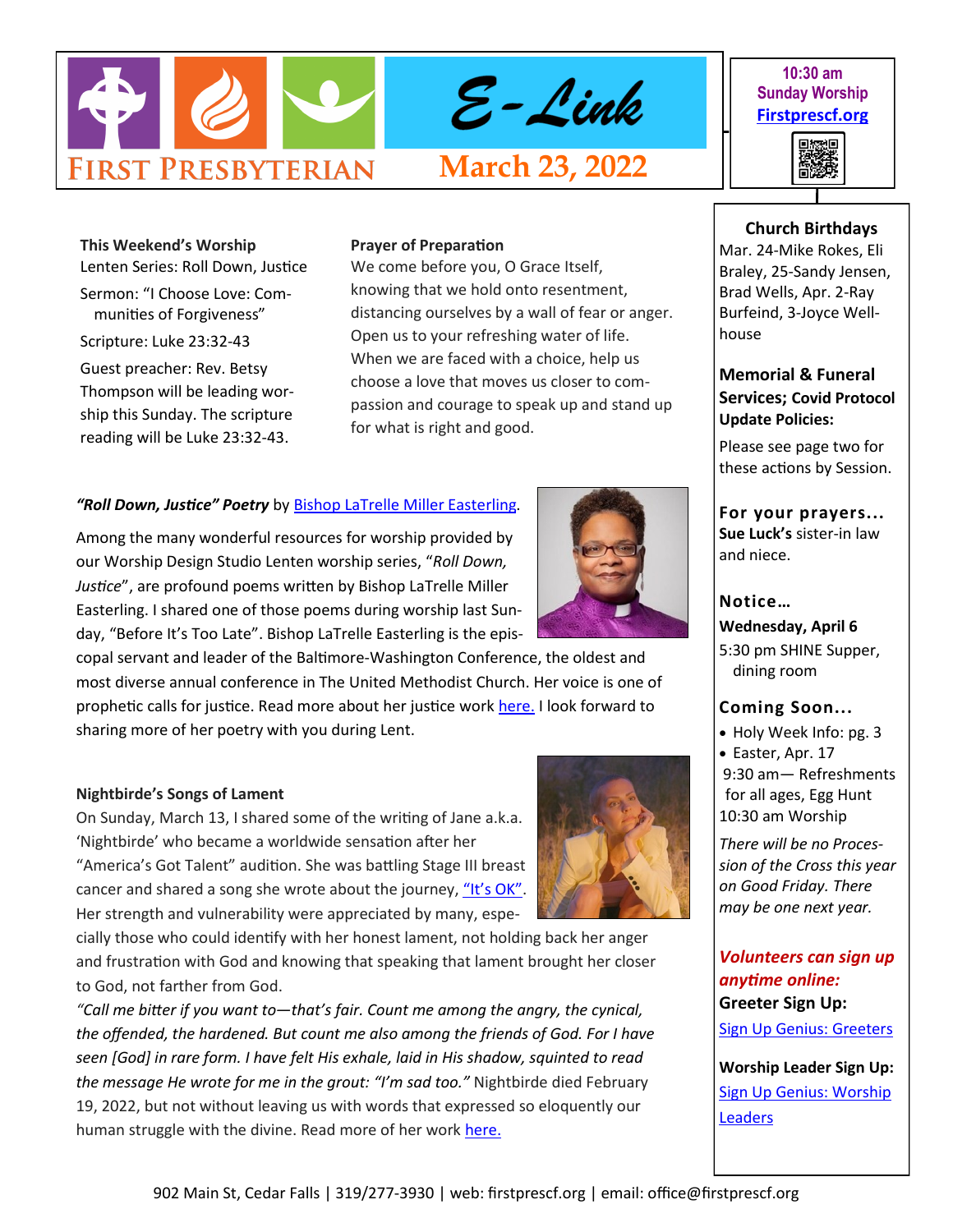# **Covid Protocols at Church**

The Session has decided to slowly ease off the covid restrictions between now and April  $1<sup>st</sup>$ . Some of these changes will continue as they have proven helpful beyond Covid needs.

## **Current Protocol Includes…**

- Congregational singing while masked during our worship services.
- Live music from the Praise Band and soloists without masks, but at a distance.
- Removal of distancing ribbons from the *outside rows of pews.*
- Use of *all rooms* in the building (including the Dining Room) for meetings and gatherings of church groups and other community groups.
- Facebook Live and Vimeo recordings of worship.
- Using screens and website for the Order of Worship.
- Collect offering at the door.
- Gather outside after worship if weather permits.

# **Starting April 1st if Community Spread Stays Low…**

- The kitchen will be open and available for use.
- Masking will become welcome, but not required.
- All other COVID-19 protocol will be lifted.

**\*Please note**: while we hope that it will not be necessary to reintroduce mask wearing or social distancing, we do not know what the future brings. If the situation changes, we will enact whatever restrictions are necessary for the wellbeing and health of the congregation and all those who use our building.

# **Funeral & Memorial Services Policy Update**

When the time comes to plan a funeral or memorial service for a loved one there are many details to address. The church can provide leadership for worship planning and help for the reception, but the remaining details are best handled by a funeral home. Funeral homes are our partners in ministry during the difficult time of laying to rest those we love.

There is a growing trend for families to forego the help of a funeral home when planning funerals and memorials. When this is the case, many additional responsibilities are put on the family and the staff and volunteers of churches. Unfortunately, churches often do not have the needed resource to take up these responsibilities.

It is becoming increasingly common for congregations in our area to require funeral home involvement to use church facilities for such services. This way, families are given the space to grieve, and congregations can focus on offering the spiritual support they need, while our funeral home partners take care of the details.

For these reasons, the First Presbyterian Church Session unanimously voted to instate this policy going forward:

## *"All families wishing to hold a funeral or memorial service at First Presbyterian Church of Cedar Falls shall employ services of a funeral home."*

We appreciate your understanding on this matter. Contact us if you have questions.

## **Thank You**

Thank you for the prayers and concern you have shown for my parents and Tim. My Dad has no issues after recovering from his fall, and they both had just mild symptoms of covid. Tim is making great progress using his new knee. The support from my church family means a lot to me and them. ~ Jean Boller

#### **Presbyterian Disaster Relief: Ukraine**

The Presbyterian Church (U.S.A.) launched an [appeal for funds](https://www.presbyterianmission.org/story/refugees-just-want-to-go-home/) to help support the Church's humanitarian response to the Ukraine crisis.

The situation is on pace to become Europe's largest refugee crisis this century. All neighboring countries are keeping their borders open to Ukrainian refugees. PDA is addressing Ukrainian refugee needs through their International Refugee Program (DR000156). Read more [here.](https://specialofferings.pcusa.org/story/presbyterian-church-us-seeking-support-humanitaria/)

To donate: Donations to Presbyterian Disaster Relief's efforts for Ukrainians can be made online [here](https://pma.pcusa.org/donate/make-a-gift/gift-info/DR000156/?appeal=PDA&package=UK22-PNS) or through the church. All donations sent through the church should be marked "Ukraine".

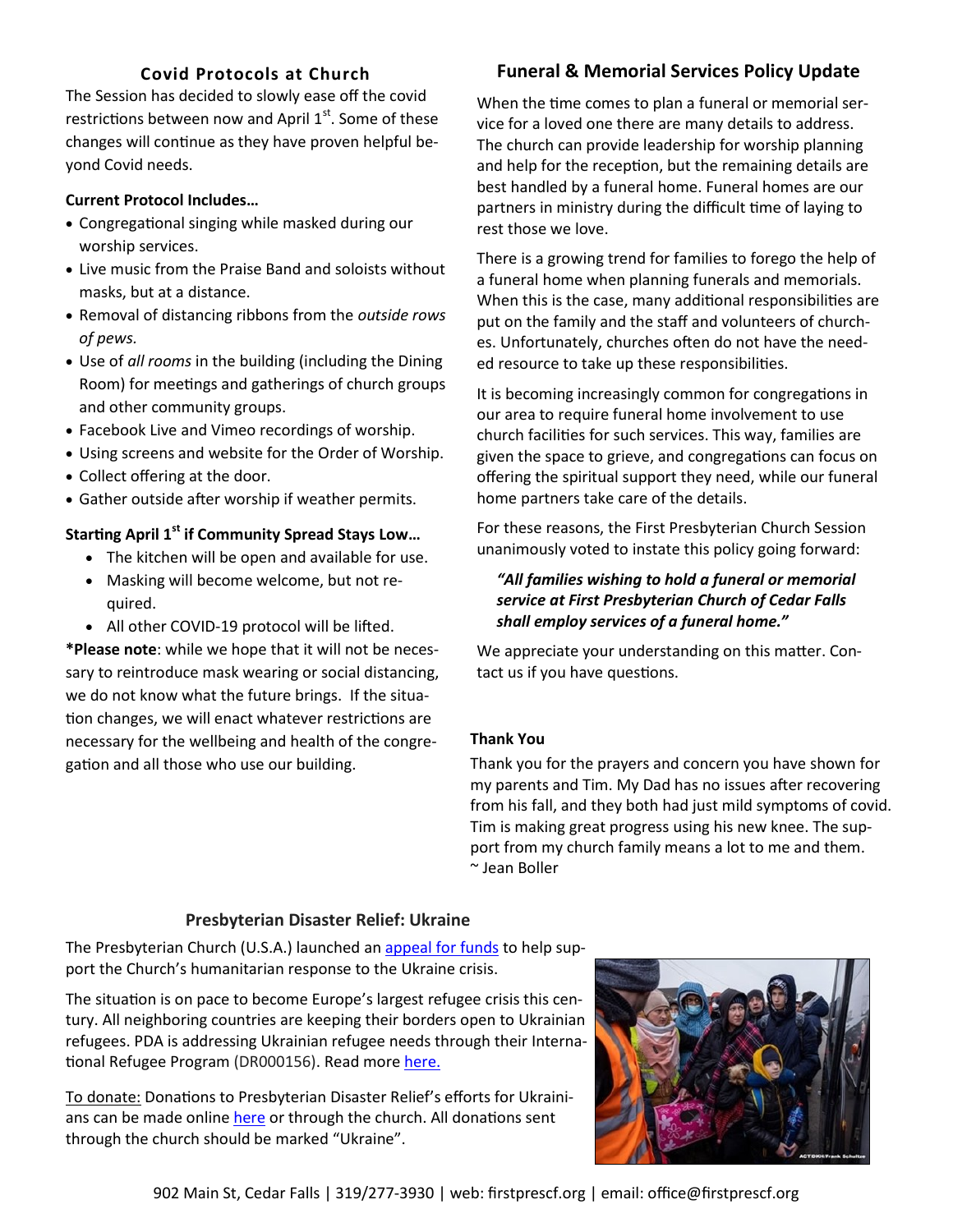### **Northeast Iowa Food Bank - 2X Matching!**

Thanks to a generous grant from the Community Foundation of Northeast Iowa, your gifts to the food bank with be matched up to \$40,000!

- Give today-this match expires *April 30!!*
- Make checks payable to the church with 'Food Bank' on the memo.

## **EASTER DONATIONS NEEDED!!**

We are looking for small items that can fit inside a plastic Easter egg (erasers, chocolate, stickers, etc.) to share with the SHINE families. Please leave donations in the plastic tub in the library. The donation deadline is April 3. Thank you!



# **Thanks for serving last week:**

**Worship Leader:** Jan Thedens

**Videographer:** Neal Leeper

**Computer Operator:** Kevin Thedens

**Office Doors Replacement & Repaint:** Gary Sabey,

Jim Seeley, David Lee

**Nursery Bulletin Board:** Gary Clark

**Bulletin Board:** Sandy Lawry

# **This week's schedule Wednesday, March 23**

10:00 am Working for Justice, Zoom 6:30 pm "Lent of Liberation" Devotional Reflection Series, dining room

#### **Thursday, March 24**

1:30 pm Safe Ministry, classroom

#### **Saturday, March 26**

10:00 am Re-forming of the Congregation at Northminster Presbyterian, Ames and Zoom

#### **Sunday, March 27**

10:30 am Worship, sanctuary -SHINE breakout sessions

#### **Wednesday, March 30**

10:00 am Working for Justice, Zoom 6:30 pm "Lent of Liberation" Devotional Reflection Series, dining room



The three programs supported by One Great Hour of Sharing - Presbyterian Disaster Assistance, the Presbyterian Hunger Program, and Self-Development of People - all work in different ways to serve individuals and communities in need. Please consider what you can give to this offering! Checks may be made payable to the church with "One Great Hour" written on the memo.

## **Campership donations still needed!**

We are still short of our goal for our anticipated 5-6 campers. The average fee is between \$500-\$550 per camper. Children and Youth can learn more here: **[Sum](https://www.lakeshorecenteratokoboji.org/summer-camp.html)[mer Camp at Lakeshore Center](https://www.lakeshorecenteratokoboji.org/summer-camp.html)**

*Make checks to our church with 'camp' on the memo.* 

## **HOLY WEEK with Cedar Valley Presbyterians, PC(USA)**

• **Maundy Thursday** - April 14, 2022 - 6:00 pm

*Hosted at First Presbyterian Church of Cedar Falls -*

902 Main Street, Cedar Falls, Iowa 50613 Join us for a service of contemplation in three movements. We will open ourselves to the radical possibilities of grace as we: *remember* God's claim on us through baptism, *share* at Christ's table through communion, and *respond with love* through the Spirit's prompting. Encounter, connect, and be transformed!

- \*All are welcome to partake in communion. Childcare will be available.
- **Good Friday** April 15, 2022 6:00 pm

*Hosted at First Presbyterian Church of Waterloo -*

## [505 Franklin Street, Waterloo, Iowa 50703](https://www.google.com/maps/place/First+Presbyterian+Church/@42.5013441,-92.3357193,17z/data=!3m1!4b1!4m5!3m4!1s0x87e552e5bfb5a83d:0x45e92f1fec2fc83c!8m2!3d42.5011953!4d-92.3337074)

This service will feature a joint choir that blends together voices from our churches. The pastors will share brief meditations from the Iona community of Scotland and read the seven last words of Christ from the gospels. The congregation will have the opportunity to come forward and place nails in the cross. Childcare will be available.

*Additional participating congregations are:* Westminster Presbyterian Church, Waterloo Unity Presbyterian Church, Waterloo Cedar Heights Presbyterian Church, Cedar Falls